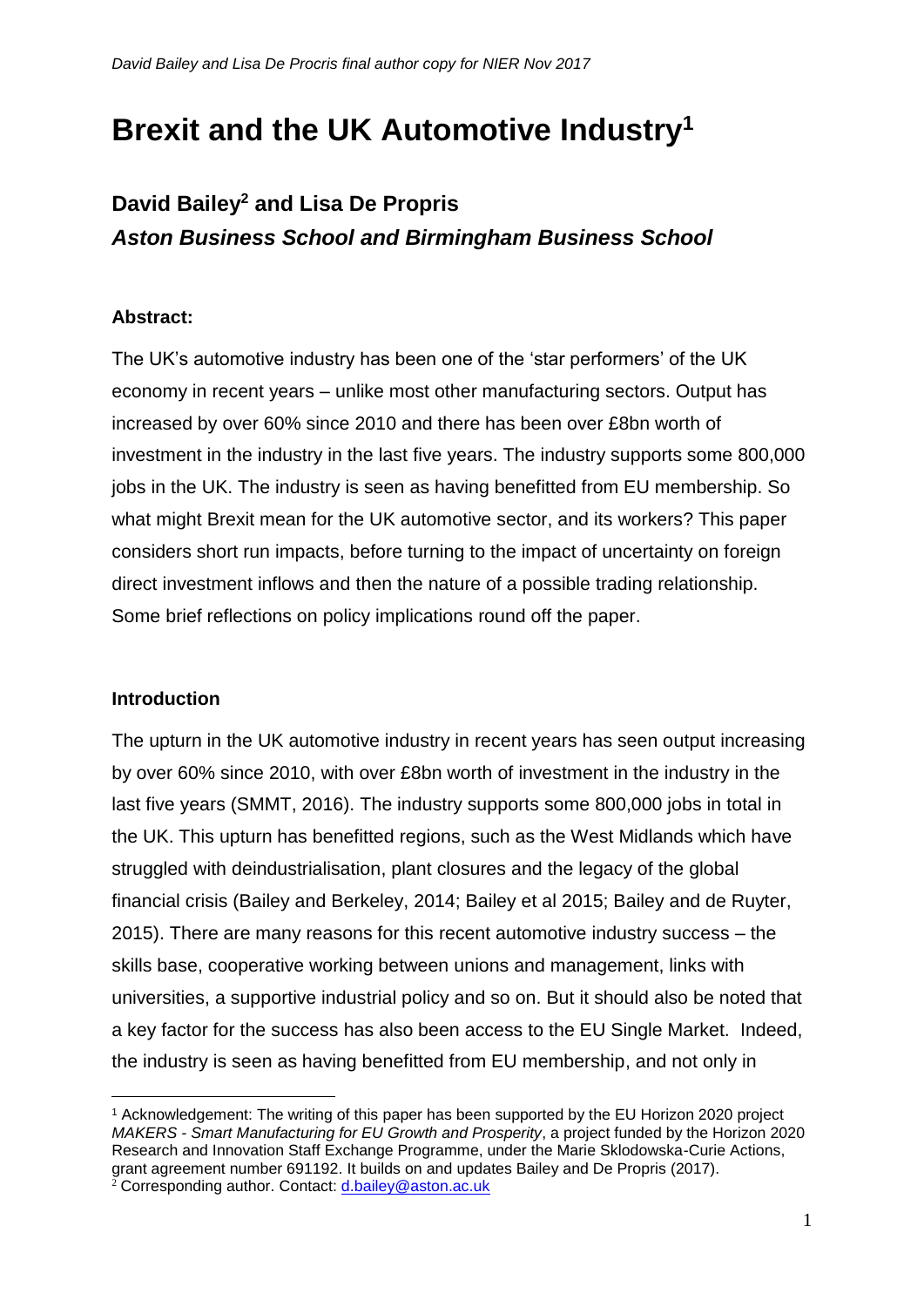accessing the single market, but also through the EU cutting trade deals with the rest of the world, in the UK influencing EU regulations, and in accessing skilled workers and European research funding and networks (KPMG, 2014). So what might Britain's departure for the EU mean for the UK automotive sector (hereafter 'UK auto')?

This paper considers short run impacts, before turning to the effect of uncertainty on foreign direct investment (FDI) inflows, firm specific impacts, the nature of a possible trading relationship, and some brief reflections on policy implications.

#### **Short-run Market and Production Impacts**

<u>.</u>

A starting point in understanding the impact of the Brexit vote on the UK auto industry is to consider its impact on the wider UK economy, both in terms of economic growth and the value of sterling. For example, a possible slowdown in economic growth is likely to impact on car sales in the UK, so at best car sales are likely to grow more slowly than otherwise and at worst may fall. For example, PA Consulting forecast a possible fall in UK car sales in the 5% - 10% range (PA Consulting, 2016) post Brexit referendum, while the consultancy firm LMC revised down its base forecast for the UK's light vehicle market by 15% to 2.55m units for 2018 (versus 3m units in 2015) - a reduction in forecast market volume of over 400,000 units for 2018 (LMC, 2016). <sup>3</sup> However, this negative outlook for the auto market was offset to some extent by the Bank of England's loosening of monetary policy immediately after the referendum (including cuts in interest rates and more quantitative easing), which helped to reduce financing rates on new cars. The Bank is now signalling that rates may rise, and is also concerned over the financing of new cars, with a suggestion that it may impose tougher lending criteria (Bailey and Chapman, 2017).

With regards to the currency, the value of sterling fell significantly in the aftermath of the Brexit vote (notwithstanding the recovery in Sterling's value in late 2017). For UK based auto assemblers, this depreciation should boost exports. In response to this,

<sup>&</sup>lt;sup>3</sup> In August 2016 GM was the first European producer to announce that it was cutting production in Europe in anticipation of a slowdown of UK car sales. Ford also cut third quarter European output by over 80,000 units in the wake of the Brexit decision.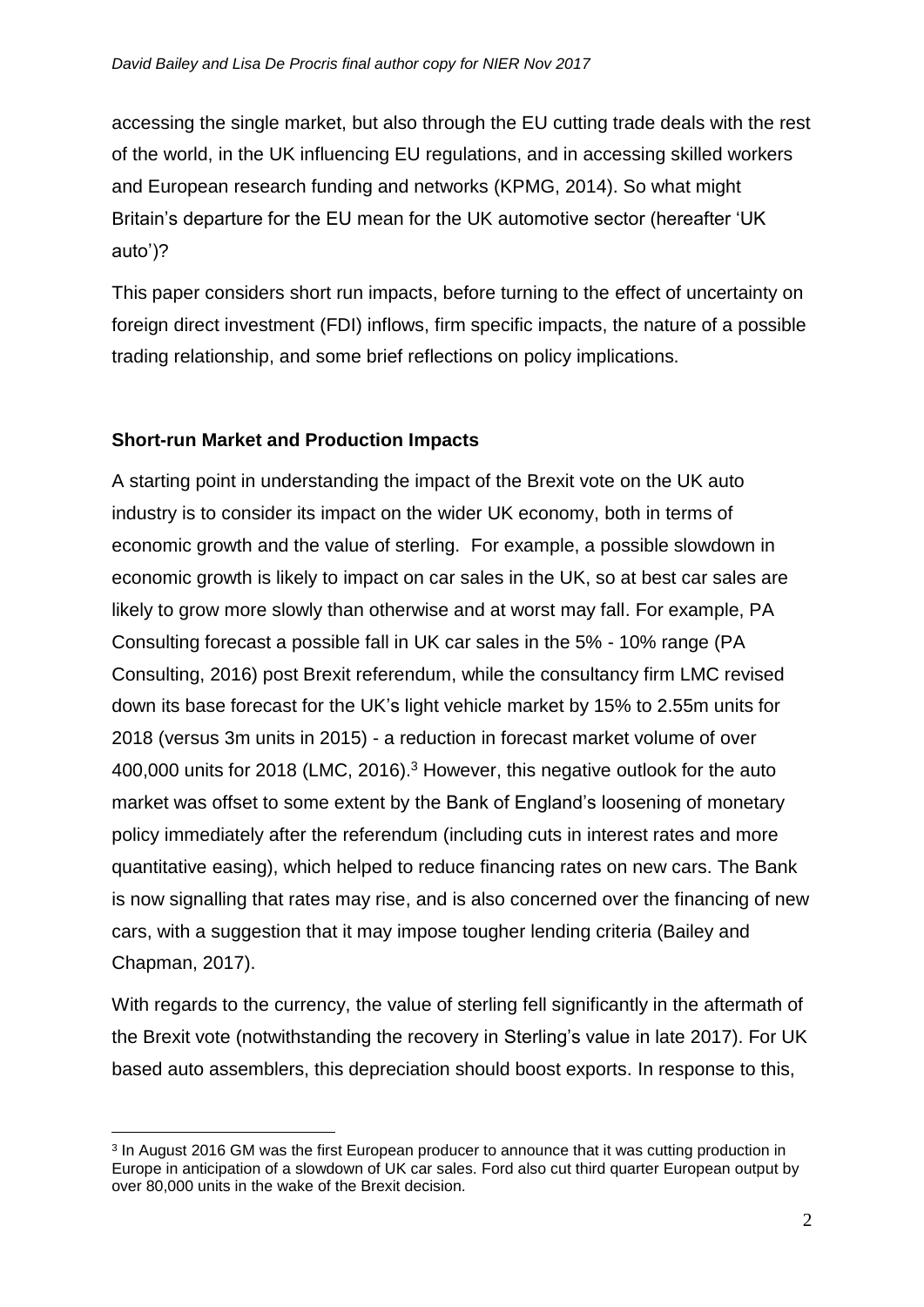firms have a choice between increasing output and increasing prices to raise margins. <sup>4</sup> Nevertheless, this should help boost UK auto output in the short term to over 1.8m units.<sup>5</sup> So the immediate likely impact on UK auto would seem to be 'output up but domestic sales down'.

At the same time, however, imported cars and components will become more expensive for the consumer and industry alike. On average, only around 40% of the components that comprise a UK assembled car are sourced locally, as against 60% in Germany (SMMT, 2016), given the nature of fragmented supply chains in UK automotive (Bailey and De Propris, 2014). By late 2016 the exchange rate depreciation was already feeding through into inflation, especially in relation to imported components and factory input prices. <sup>6</sup> Such forces will impact on different firms in different ways. Jaguar Land Rover, for example, source a higher proportion of components in the UK and also have higher margins to play with than, say, General Motors through its Vauxhall brand. Both firms have worked hard in recent years to raise their levels of UK sourcing. That could become an imperative if sterling settles down at a lower exchange rate and imported components become too costly.

Those auto brands that do not assemble in the UK and only import cars have been affected negatively by the fall in sterling over the last year as their cars have become more expensive here (or their margins are squeezed). So in terms of the auto market in the UK, the 'bottom line' is that cars (whether imported or made in the UK) are likely to become more expensive; this can be seen in prices edging over since late 2016 notwithstanding recent discount and 'scrappage' schemes as the UK auto market has softened.<sup>7</sup> Furthermore, as noted, a slowdown in economic growth is also likely, which will impact on car sales.

#### **Uncertainty and FDI**

1

<sup>6</sup> The Office for National Statistics stated in August 2016 that input prices rose 4.3% in July 2016, the first annual increase since September 2013 (Financial Times, 16/08/2016).

<sup>4</sup> ONS data seems to suggest the latter more broadly (The Guardian, 15/09/2017).

<sup>5</sup> As noted, a weak UK currency (sterling) might offer an export advantage, if it persists over time, but in low-margin manufacturing such as mass market auto, currency fluctuations may be seen as a negative strategic factor for investors (LMC, 2016b).

<sup>7</sup> Dhingra et al (2016) suggest that UK car prices could rise by 2.5% after Brexit.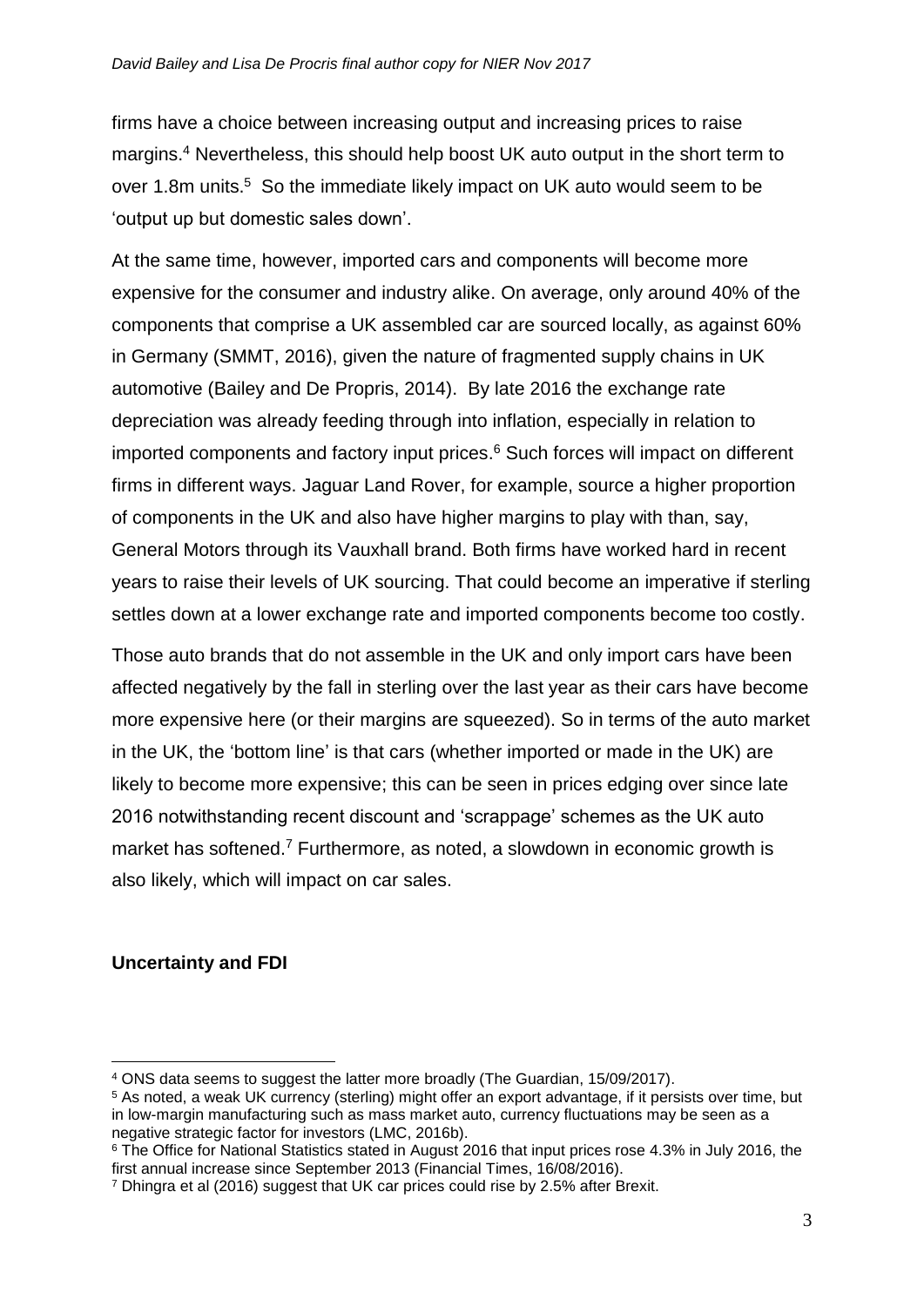There are a number of ways in which Brexit could impact on FDI flows to the UK – whether from the EU or beyond (Dhingra et al, 2016; Driffield and Karoglou, 2016; Bailey et al, 2017). Firstly, as in other manufacturing sectors, auto production is fragmented along global value chains (GVCs) of multi-tier suppliers that cross borders and continents. Such GVCs are coordinated from strategic locations where the original equipment manufacturers (OEMs) are located and fan out seeking to maximize strategic advantages. Coordinating such supply chains may become more costly with Brexit. Components going into modules that are put together by systems integrators for delivery to final auto assemblers may be subject to different regulations, for example, or be subject to import duties when the UK has left the EU.

Secondly, FDI-flows into the UK have been used as a platform to access the EU Single Market, with multinationals benefitting from the elimination of tariff and nontariff barriers. This may change if the terms of trade agreements with the EU are redrawn. Indeed, ongoing uncertainty over the nature of future trading relations between the UK and the EU is likely to affect inward investment in the industry in the UK. Foreign investment has been key to the renewal of the industry, with some £8bn invested in the sector over the last five years (SMMT, 2016) and £1.66bn invested in 2016 (Financial Times, 2017). That fell to some £322m in the first half of 2017 (ibid).

As Bailey et al (2017) note, the biggest single deterrent to foreign investment is uncertainty. The more uncertainty that firms attach to their 'net present value calculations', the less likely they are to invest. They note that the single event that caused the greatest decline in inward investment in recent history was Britain leaving the Exchange Rate Mechanism, not because it necessarily implied any particular weakness about the UK economy, but because of the uncertainty that surrounded it. In contrast, they note that the single event that has had the greatest positive impact on inward investment in the UK in recent history was the creation of the single market. This was because it became easier for firms to conduct business within their organization across national borders. For example, automotive and engine assemblers like GM, BMW and Ford all import sizeable inflows of components to the UK from their other EU operations and from the broader value chain.

The key point here is that trade is no longer bilateral between countries; rather trade is characterized by fine grained cross-border GVCs where the end product incorporates inputs from multiple origins. Indeed, industrial production today occurs

4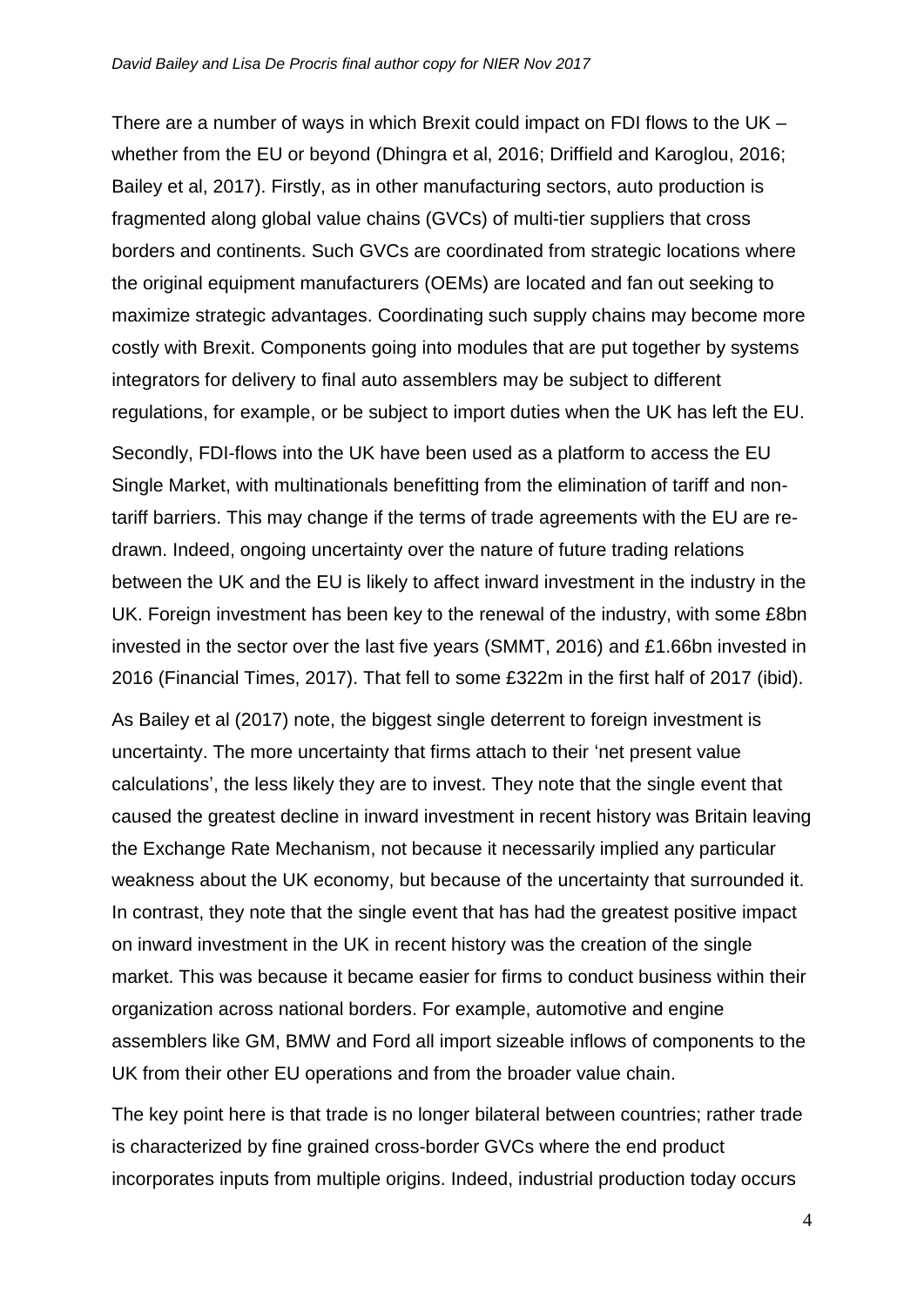through the veins of global production networks (Coe and Yeung, 2015) that span borders and are headed by multinationals (some of which are starting to originate from emerging economies such as China; Matthews, 2006). The GVC model suggests that not all stages of production contribute with the same value added to the final product (Gereffi et al 2006). As KPMG (2014) illustrate, a typical driveline system produced by GKN, the British-based supplier of automotive driveline technologies and systems, incorporates specialist forged parts from (left to right in the figure) Spain, France, Germany and Italy which are then assembled at GKN Driveline's UK factory and supplied to automotive assemblers in the UK and EU. This is illustrated in Figure 1 below.<sup>8</sup> The components, assembled drivelines and the then final assembled car could cross the English Channel several times.



#### **Figure 1: GKN Drivelines: illustration of an integrated supply chain.**

As noted above, these value chains need to be 'frictionless' in terms of non-tariff barriers (think of regulations and standards) as well as tariffs. As KPMG (2016: 13) noted before the vote:

*"Original equipment manufacturers such as aircraft and automotive manufacturers could perhaps favour the simplicity and flexibility of an EU-supply base rather than dealing with the potential complexities of a company based outside the union. In the*  long term, more EU-based alternatives would emerge. As buyers churned their

<sup>1</sup> <sup>8</sup> Reproduced with permission of KPMG.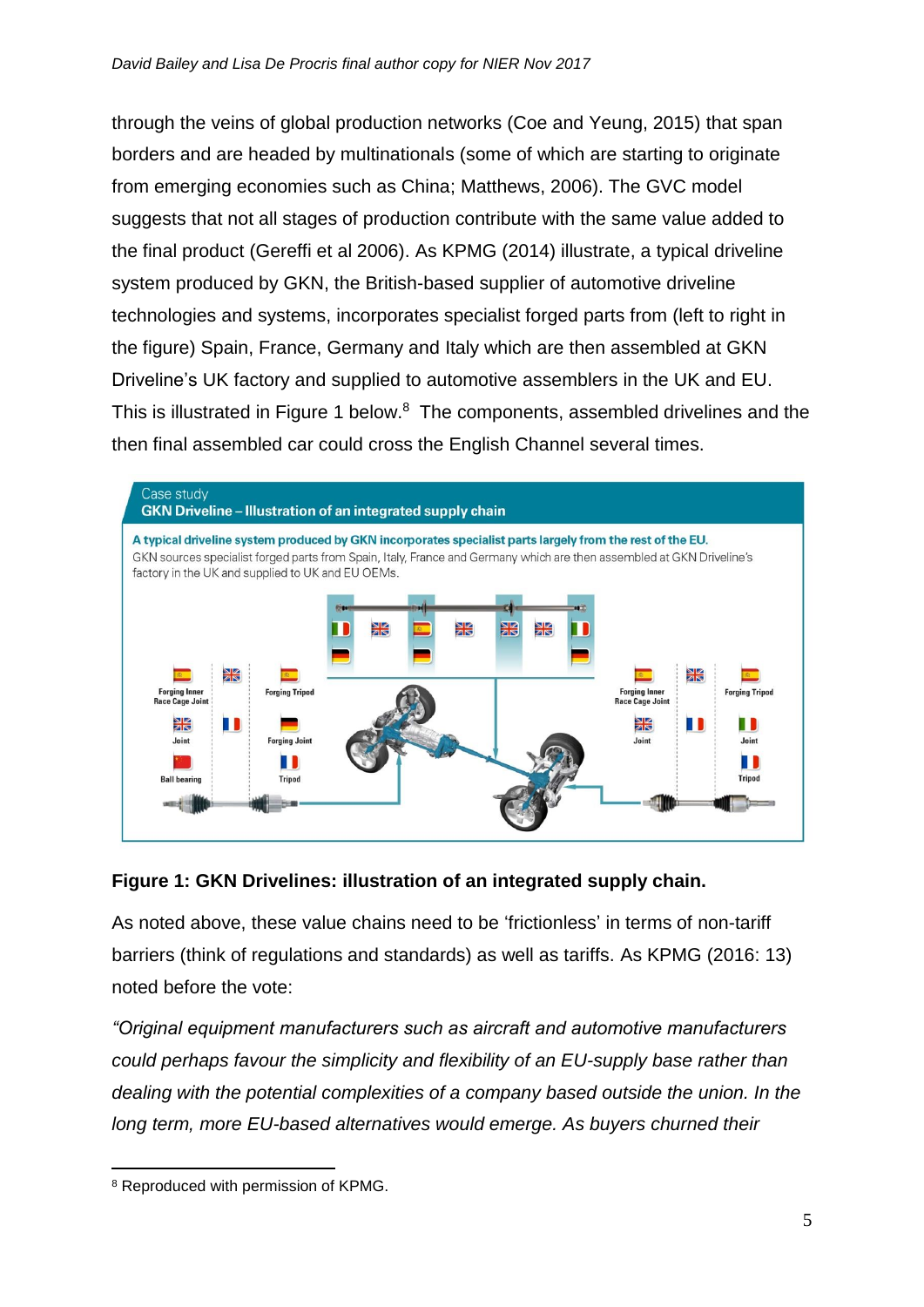### *suppliers, UK firms might become more marginalised. The integration of supply chains is a double edged sword – our manufacturers are not indispensable".*

Anything which puts these value chain relationships at risk, whether currency risk or higher transactions costs from having to deal with EU and UK regulations separately, reduces the likelihood of further investment. As Driffield and Karoglou (2016) note, if one looks at past events in terms of magnitude, Brexit may have a short term negative shock on inward investment. They suggest that it would then take about 4 years for the UK to get back to a new lower long-term trend of inward investment.

The trade issue is also critical as over 80% of cars assembled in the UK are exported, and over 50% of these exports go to Europe (SMMT, 2016). Maintaining access to the Single Market is therefore critical. The uncertainty on trade needs to be 'nailed down' as soon and as clearly as possible so that investors can retain confidence that they can assemble in the UK, accessing components through European value chains, and then export the end product to Europe without tariff or non-tariff barriers. A transitional deal is hence important not only to avoid a 'cliff edge' Brexit but also to underpin short term investment in the auto industry.

#### **What trading relationship?**

As noted, the UK has yet to say what trading relationship it wants with the EU. Brexiteers didn't actually spell out what they wanted and may not actually agree, and it's not clear how the EU will in turn respond. At the time of writing (October 2017) it is not clear how this will play out. It should be noted that if the UK was to fall back on World Trade Organisation rules in the absence of a trade deal with the EU then tariffs on cars could be as high as 10%, and on components as high as 4%. The industry body the Society of Motor Manufacturers and Traders (SMMT) has stated that if trade tariffs are imposed it is likely to mean £2.7bn of levies on cars being imported into Britain and £1.8bn on those being exported (SMMT, 2016b). A tariff of 10% on completed cars would represent a considerable burden for the mass market (i.e. non premium) industry and would represent far more than the total of wages and profits in the industry (Holmes, 2016).

On trading arrangements post-Brexit, during the referendum campaign, some suggested that Norway and Switzerland are examples that could be followed, as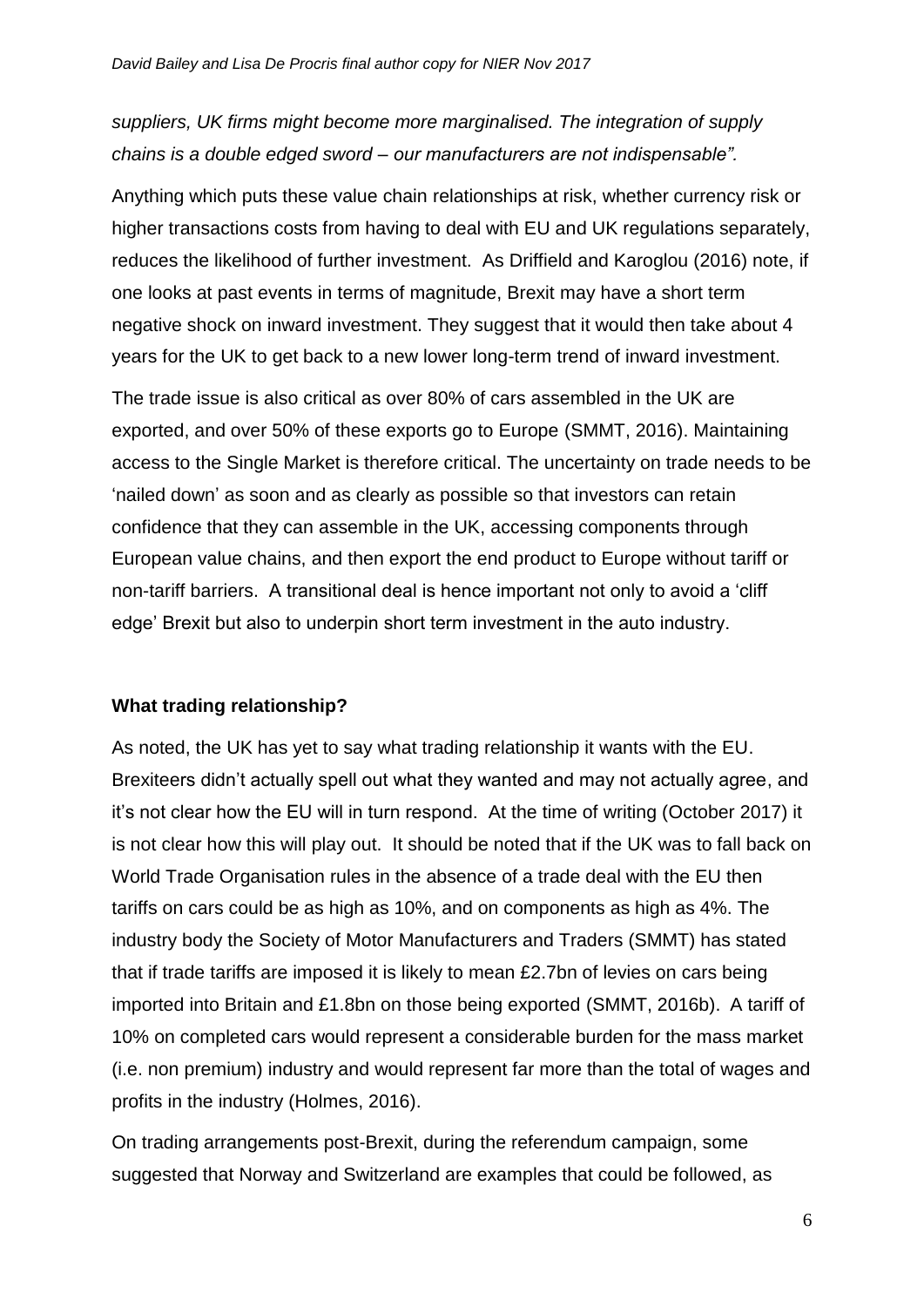they are outside of the EU and enjoy forms of free trade with the EU. Switzerland's position is somewhat complicated and based on a number of bilateral agreements. Some sectors of its economy are not covered (most financial services, for example). It's a kind of a-la-carte 'Swiss Cheese' approach. Like Switzerland, Norway pays into the EU budget and gets access to the single market (on a comprehensive basis in its case), but must follow EU rules and has no input into devising EU regulations. In both cases, they are free to negotiate trade deals independently of the EU. So, could the UK 'do a Norway' and stay in the single market at least as part of a transitional deal? That would minimize the economic damage of leaving the EU, but will be tricky given that the Leave campaign had immigration as a core issue. Complete freedom of movement for people in the single market is likely to remain a sticking point for the UK, as might be paying into the EU budget as part of a transitional arrangement.

Of course, some auto firms based in mainland Europe will want to continue to trade with the UK (the UK is BMW's second largest market in Europe for example) and are already taking a 'hit' on exports to the UK with the depreciation of sterling. There will be some desire to get a deal of sorts done.<sup>9</sup> Yet completely free trade on all goods and services (as now) *but without* paying into the EU budget or agreeing to the free movement of people seems a non-starter. A deal will have to be done, but the compromise will take some time to sort out, and that uncertainty is itself a major risk in terms of inward foreign investment in the auto industry. So there is uncertainty, and industry is uncertain as to how long it will go on. An interim or transitional deal on trade and access to skills is seen as critical by the industry (SMMT, 2017).

As Holmes (2016) notes, there are practical difficulties to be overcome with sectoral deals for industries like auto. A full Free Trade Agreement (FTA) would make exported cars free of tariffs into the EU, but to benefit from this they need to meet the EU's FTA Rules of Origin. Currently, these require 60% of a car's value added to be 'local' to benefit from the FTA (or with parts and components from the EU under a so-called 'cumulation' agreement). So to eliminate border bureaucracy there would need to be an FTA arrangement and a Mutual Recognition agreement for conformity

<u>.</u>

<sup>9</sup> Note, though, the attitude of the German Automotive Industry Association. A spokesperson stated: "If you want full access to the market, that comes necessarily with the free movement of people. That's the bitter pill the Brexiteers have to accept" (AutoExpress, 28/06/2016).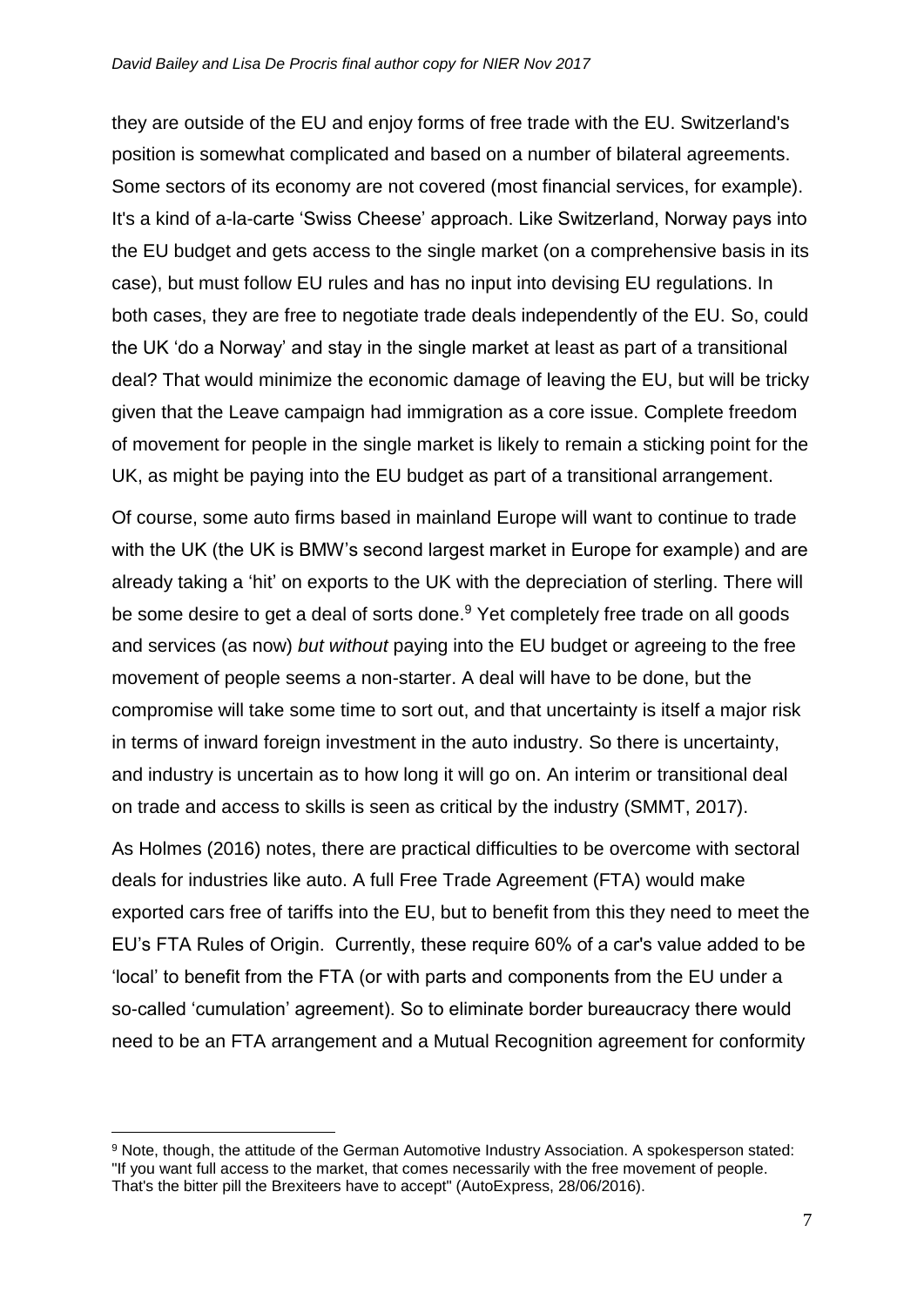assessment.<sup>10</sup> However, to ensure automatic mutual recognition of the UK's conformity assessment, EEA states have to accept supranational enforcement. This could violate a UK 'red line' in Brexit talks. One possibility would be to sign a special FTA agreement in which both sides agreed that in industries where the UK keeps the same external tariffs as the EU's common external tariff then rules of origin would not be checked. As Holmes (2016) notes, such a deal is imaginable in cars because both sides have an interest in maintaining value chains in the sector.

#### **Firm Specific impacts**

1

The switching of assembly location mid-cycle for models currently made in the UK is not likely given high 'double running' costs in tooling and logistics. What is much more likely, though, is a shift of assembly at the point of model replacement or when new models are launched (LMC, 2016b). Companies assessing their assembly location will consider a range of issues in making such decisions, including:

- The relative cost differences between UK and EU locations;
- The dependency of sales of the particular model on the European versus the UK market;
- The relative importance of "Made in Britain" to the brand (which is more relevant for premium and luxury brands);
- The volume of imported components;
- The location options in the EU (linked to how much -capacity still exists in the European auto industry); and
- The profitability of UK operations, and how reduced free-trade conditions with the EU would affect this.

<sup>&</sup>lt;sup>10</sup> There are a number of issues here. Common standards are necessary but not sufficient to eliminate technical barriers to trade. National and EU law lays down 'Conformity of Assessment' rules for the tests that car makers have to pass to prove their cars' compliance with standards (Holmes, 2016). Before this, the car market in Europe was segmented as each country had its own testing regime; countries did not recognise others' 'Type Approval certificates' (ibid). Today, the EU and the wider EEA (EU plus Norway, Iceland and Liechtenstein) have a mutual recognition system around testing and certification. As Homes (2016) notes, cars assembled in Sweden by Volvo (which is Chinese owned) do not need papers to show that they satisfy Norwegian safety rules, but they do need to show that they do not contain more than 40% Chinese components. Within the EEA all states have the same mandatory standards and EU-accredited system to enforce conformity of assessment.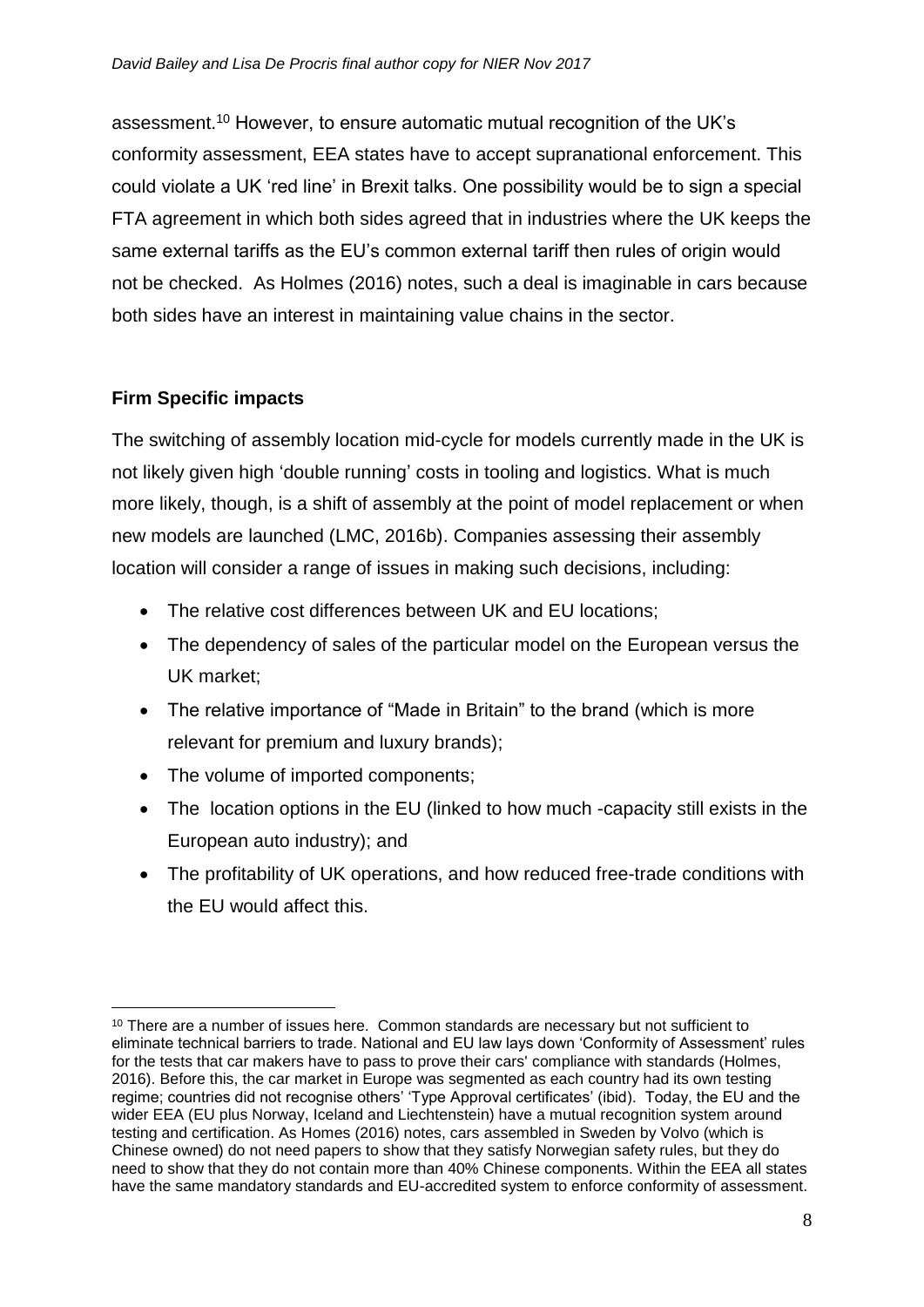Uncertainty in particular over the possibility of tariffs places a question mark over the future of a number of UK plants and jobs. Furthermore, as supply chain investment moves with assemblers' volumes, there could be a broader knock-on effect. It should also be noted that automotive technology is changing rapidly with developments in electric cars, connected cars and autonomous (driver-less) cars. As LMC (2016) note, a lack of FDI in such new technologies could have "a long term impact on the competitiveness of the UK industry."

A major risk facing UK auto is that investment decisions for the launch of new vehicle models are made several years in advance, often with plants engaged in 'locational tournaments' to win contracts to build the new models. For many companies those decisions are set to be made in the middle of Article 50 negotiations. As LMC (2016b) notes, "new investment initiatives in the UK, such as expansion of current manufacturing activity, or new capacity for manufacturers that have alternatives to the UK appear unlikely until current uncertainty diminishes. Such uncertainty has the potential to last for several years".

|                      | 2017         | 2018             | 2019                   | 2020                                  | 2021                   | 2022                             | 2023         | 2024                              |
|----------------------|--------------|------------------|------------------------|---------------------------------------|------------------------|----------------------------------|--------------|-----------------------------------|
| Honda                | Civic        |                  |                        |                                       |                        |                                  | <b>Civic</b> |                                   |
| <b>Vauxhall</b>      |              |                  |                        |                                       | <b>Astra</b>           |                                  | <b>MPV</b>   |                                   |
| Mini                 |              | Countryman       |                        |                                       |                        | <b>Clubman</b>                   | Mini         |                                   |
| Toyota               |              | Auris<br>Avensis |                        |                                       |                        | <b>Auris</b>                     |              |                                   |
| <b>Nissan</b>        | Leaf<br>Juke | <b>Note</b>      |                        | Qashqai<br><b>XTrail</b>              | <b>Infinity</b><br>Q30 |                                  |              |                                   |
| Jaguar               | XJ           |                  |                        |                                       | F-Type                 | XF /XE                           | F-<br>Pace   | XJ / XJR                          |
| Land<br><b>Rover</b> |              | Evoque           | <b>New</b><br>Defender | Range<br><b>Rover</b><br><b>Sport</b> |                        | <b>Discovery</b><br><b>Sport</b> |              | <b>Evoque</b><br><b>Discovery</b> |

Key: italics: choices over factory likely made. Bold: choices over factory yet to be made

#### **Table 1: Factory Location Choices (adapted from PA Consulting, 2016)**

As table 1 shows, investment decisions are already likely to have been made for the production of new car models in 2017-2019, including the Nissan Leaf and Juke and the Toyota Auris. However, the investment decisions for most cars which will be manufactured after 2019 are yet to be made. These include future generations of the Vauxhall Astra, Honda Civic, Toyota Auris and Range Rover Sport.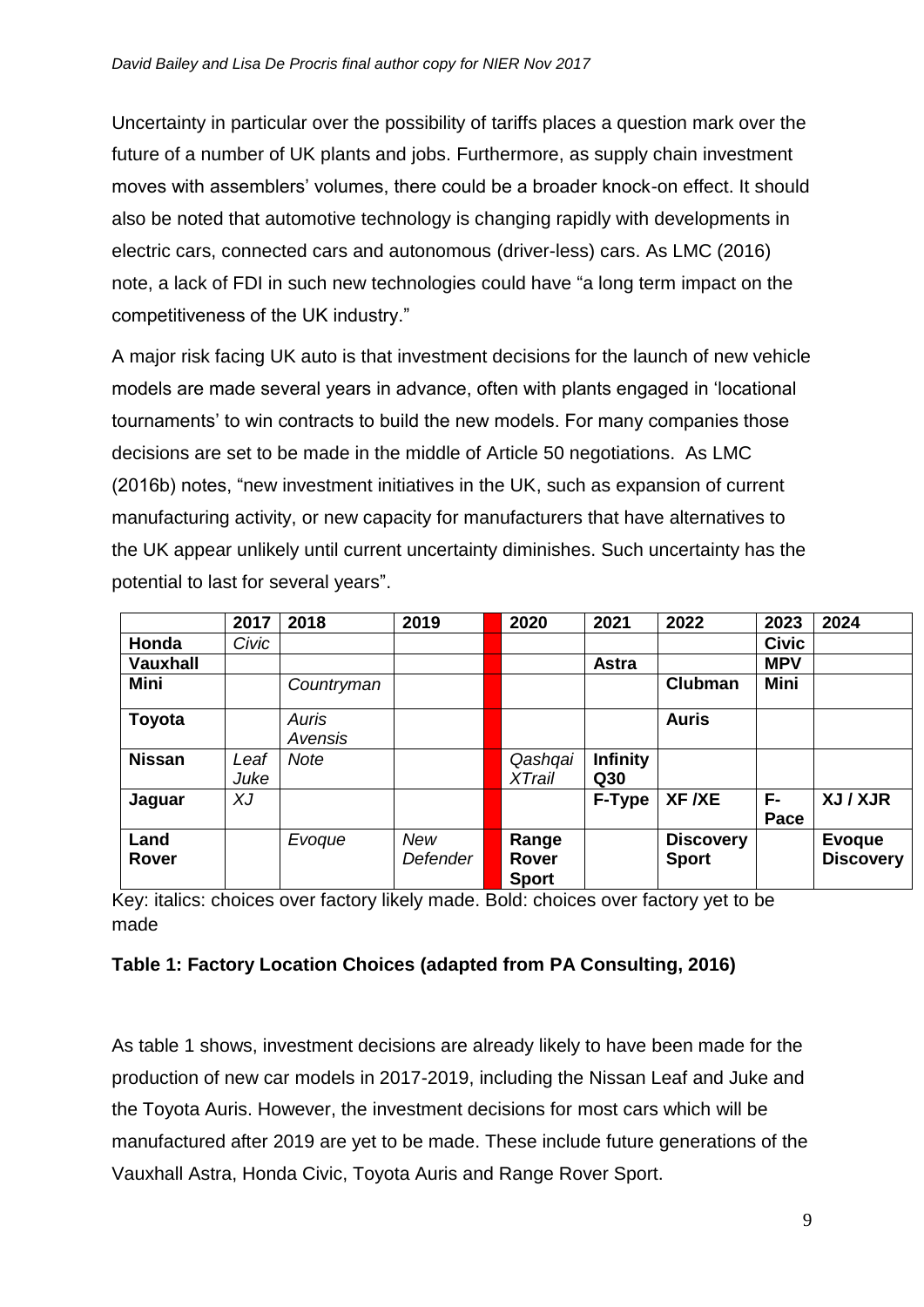Those investment decisions will be made in what looks to be at least a two-year window of uncertainty. Car makers will ask: Will the UK have access to the Single Market? Is investing in UK production worth the risk? This risk is greater for 'mass market' producers who operate on low margins, low capacity, are reliant on exports and have new models at the planning stage. This is why PA Consulting (2016) sees Toyota and Honda plants as at the most risk – although LMC (2016b) sees the Vauxhall Ellesmere Port plant as most at risk (for example given the high degree of imported components). The takeover of GM Europe (including Vauxhall) by PSA Group adds to this uncertainty given that the latter will be looking for significant cost savings (Bailey, 2017).

A potential withdrawal of investment was raised by Nissan and by Ford in relation to engine assembly, and the Japanese government has raised concerns over the Brexit process and how this could impact on Japanese investment in the UK (Government of Japan, 2016). The Japanese government's memorandum has emphasised the need for the UK to retain maximum contact with the Single Market and maintain free movement of workers between the UK and EU. The Japanese Ambassador to the UK has warned that Japanese firms could disinvest from the UK if Brexit meant that they could not make sufficient profits (The Guardian, 2016). Most recently Toyota has stated that while it wishes to build the next generation Auris model at its Burnaston plant in the UK, such a decision depends on a transitional deal being put in place (Just Auto, 2017).

Nissan itself initially stated that it would defer decisions on where to build new generations of models currently assembled at its Sunderland plant, with the Renault-Nissan CEO Carlos Ghosn stating "important investment decisions will not be made in the dark" (Financial Times, 29/09/16). It was thought that the firm was going to make the Qashqai and XTrail model decisions in early 2017 but appeared to have pulled forward the decisions to maximise leverage on the UK government in the wake of the Brexit vote and uncertainty over the future of the UK's trading relationship with the EU. The British government knew that it couldn't afford to lose the Qashqai investment and Nissan effectively held a big gun to its head. A deal was done and Nissan announced that it would build the next generation Qashqai and

10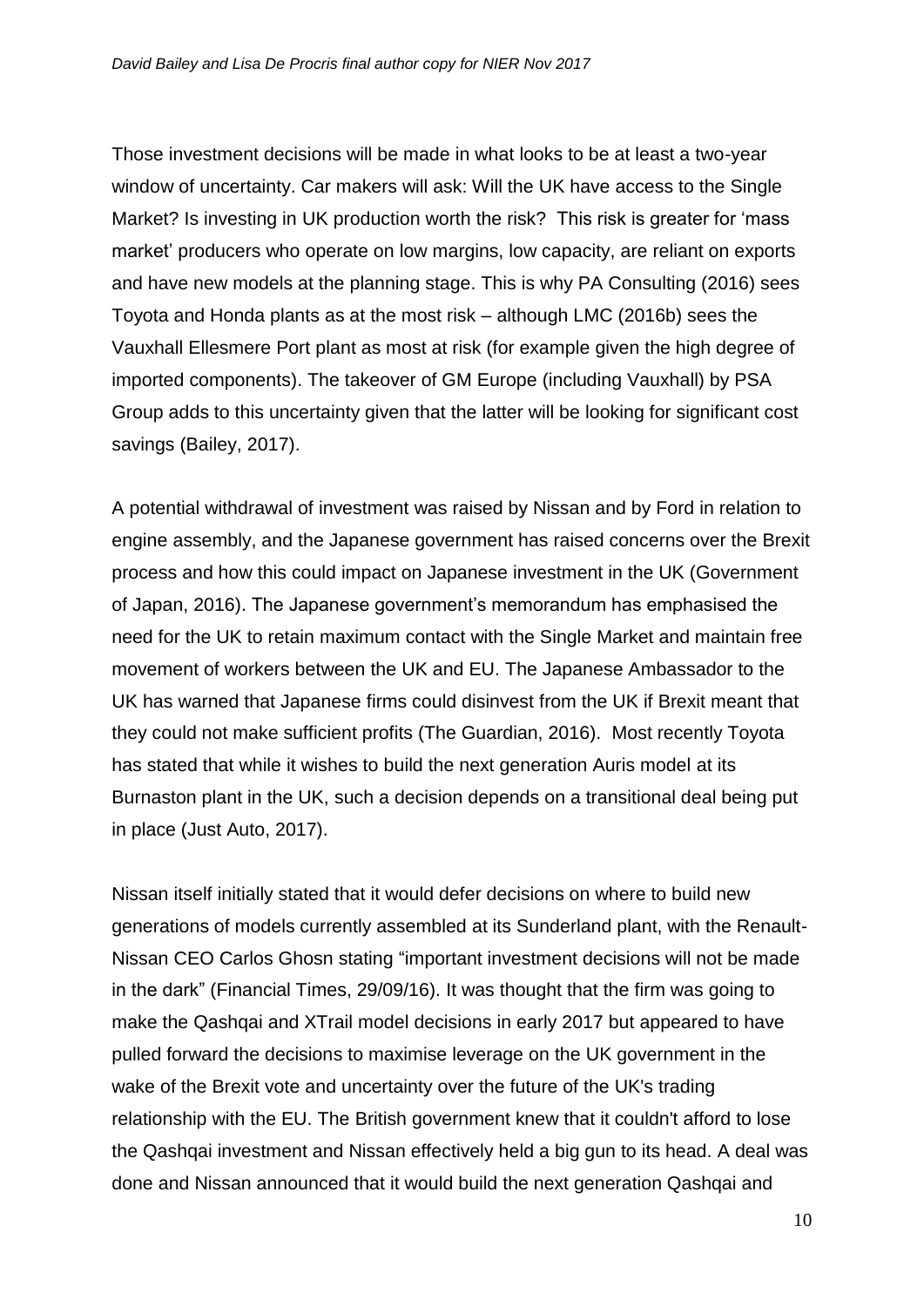XTrail at Sunderland after having received 'assurances' from the UK government (we return to industrial policy below). Nissan has since said that this decision will be reviewed once the terms of Brexit become clearer.

The government has remained tight-lipped on what support was offered, even declining to answer requests from the Office for Budget Responsibility as to whether any contingent liabilities arise from the deal (*The Guardian,* 23/11/16). The Qashqai decision was clearly good news for the industry and reflected the underlying competitiveness of the Sunderland plant. Yet the bigger battles in securing investment in UK auto lie ahead – at Honda, Toyota and Vauxhall - all of which are more at risk of switching production from the UK to Europe if uncertainty over the UK's trading relationship with Europe is not clarified sooner rather than later.

While firms like Nissan will certainly face challenges if the UK does not have the access to the Single Market, manufacturers may also try to use uncertainty as an excuse to cut capacity in the UK as part of wider efforts to reduce over-capacity in Europe (especially so given how easy it is to lay off workers in the UK compared with other EU countries). Ford has already scaled back investment at its Bridgend engine plant, although it has denied this is linked with Brexit.

It should be noted that the UK auto industry's success rests in large part on its productivity. The UK auto industry boasts plant utilisation running at over 70%, with several plants running 24/7 operations (KPMG, 2014). This compares favourably to European nations such as Italy, where utilisation runs at just over 50%. For example, Nissan's Sunderland car plant was the UK's most productive in 2015, building onein-three of all new vehicles. The risk is that some firms will try to take advantage of spare capacity on the continent, shifting production from the UK at the time of new model launches, especially if uncertainty can be used to justify it. While some commentators such as LMC (2106b) note that while a 'Hard Brexit' (here meaning exiting the Single Market) may not represent a severe blow to UK auto, some volume (and by implication jobs in assembly and the supply chain) is likely to be lost over the medium to long term. LMC (2016b) note that "new investment initiatives in the UK, such as expansion of current manufacturing activity, or new capacity for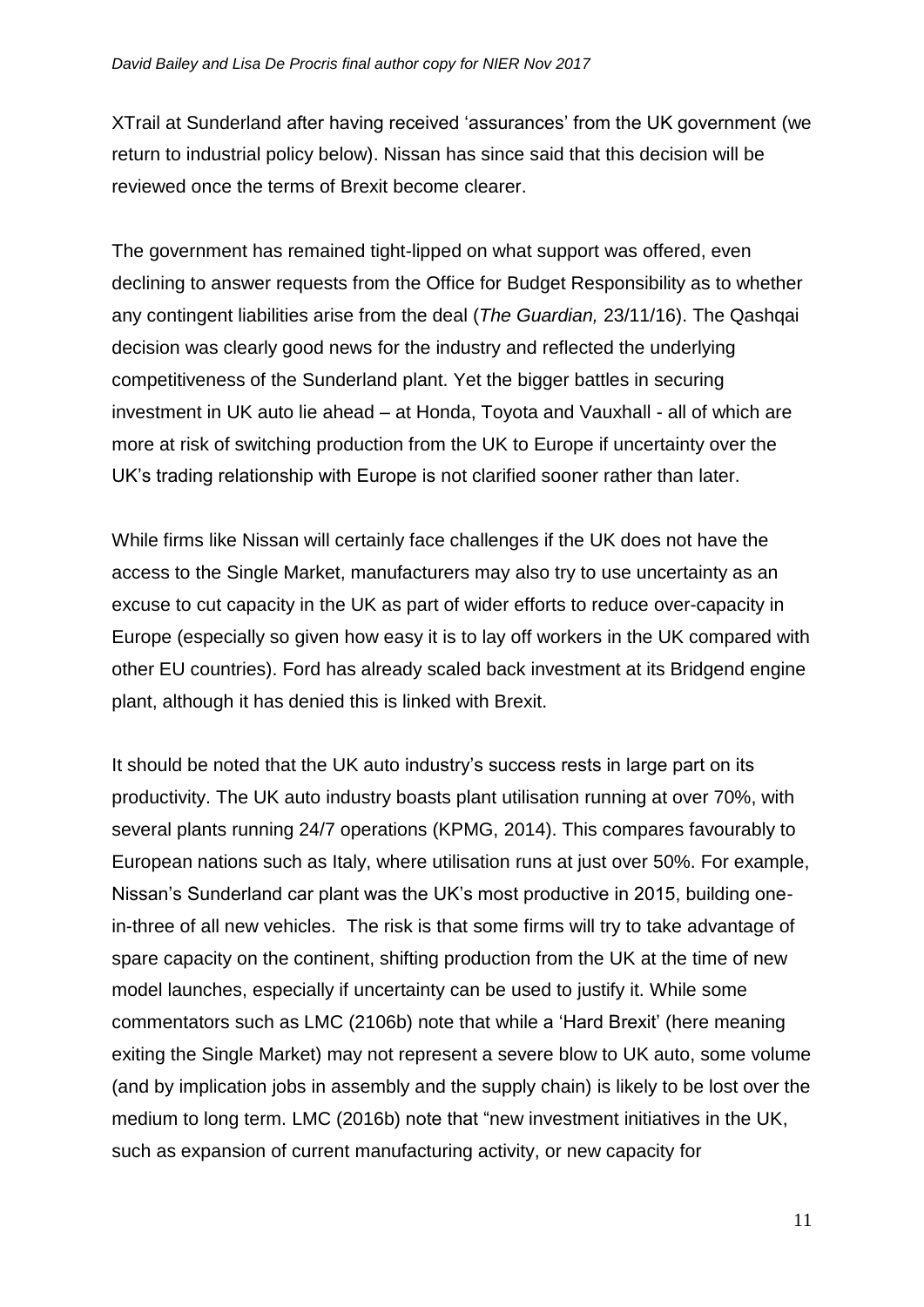manufacturers that have alternatives to the UK appear unlikely until current uncertainty diminishes. Such uncertainty has the potential to last for several years".<sup>11</sup>

#### **Other impacts**

Even with a trade deal, there is one area where UK auto will definitely lose out, and that is via the inability to influence regulation in the industry. Regulation is not going away and if anything will become more important as the industry moves towards connected and autonomous cars. The UK will have no influence on shaping those regulations in Europe when it leaves. Jaguar Land Rover, for example, will have to look to the Slovakian government to represent it at the European level when the UK does exit (given that it is investing in an assembly plant in Slovakia).

A second possible impact centres on the availability of skilled workers. The auto industry currently has some 5,000 vacancies and needs to be able to hire skilled workers from Europe (SMMT, 2016). Again, this needs to be sorted out as quickly as possible. The extent to which automotive firms in the UK are affected by controls on immigration will, of course, depend on the nature of any new rules. One option could be to extend current rules for non-EU/EEA nationals to all non-UK nationals (House of Commons Library, 2016). This would effectively restrict economic migration to highly skilled migrants, reducing the inflow of migrant workers doing low-skilled jobs. However, as noted by the Social Market Foundation (2016), only 12% of current EEA employees working in the UK as a whole would meet visa requirements that currently apply to non-EEA workers. This might lead to labour shortages in those sectors which employ a higher share of EU migrants in their workforce, including manufacturing (at 10%) (House of Commons Library, 2016). A more restrictive immigration system might also increase burdens on automotive firms if they have to spend time and resources on obtaining visas and complying with more detailed immigration regulations.

<sup>&</sup>lt;u>.</u> <sup>11</sup> Dhingra et al (2016), drawing on Head and Mayer (2015) suggest that if the UK were not able to maintain tariff-free access to the EU, UK auto output could fall by 12% if the wake of Brexit, with production shifted to elsewhere in the EU and possibly other locations.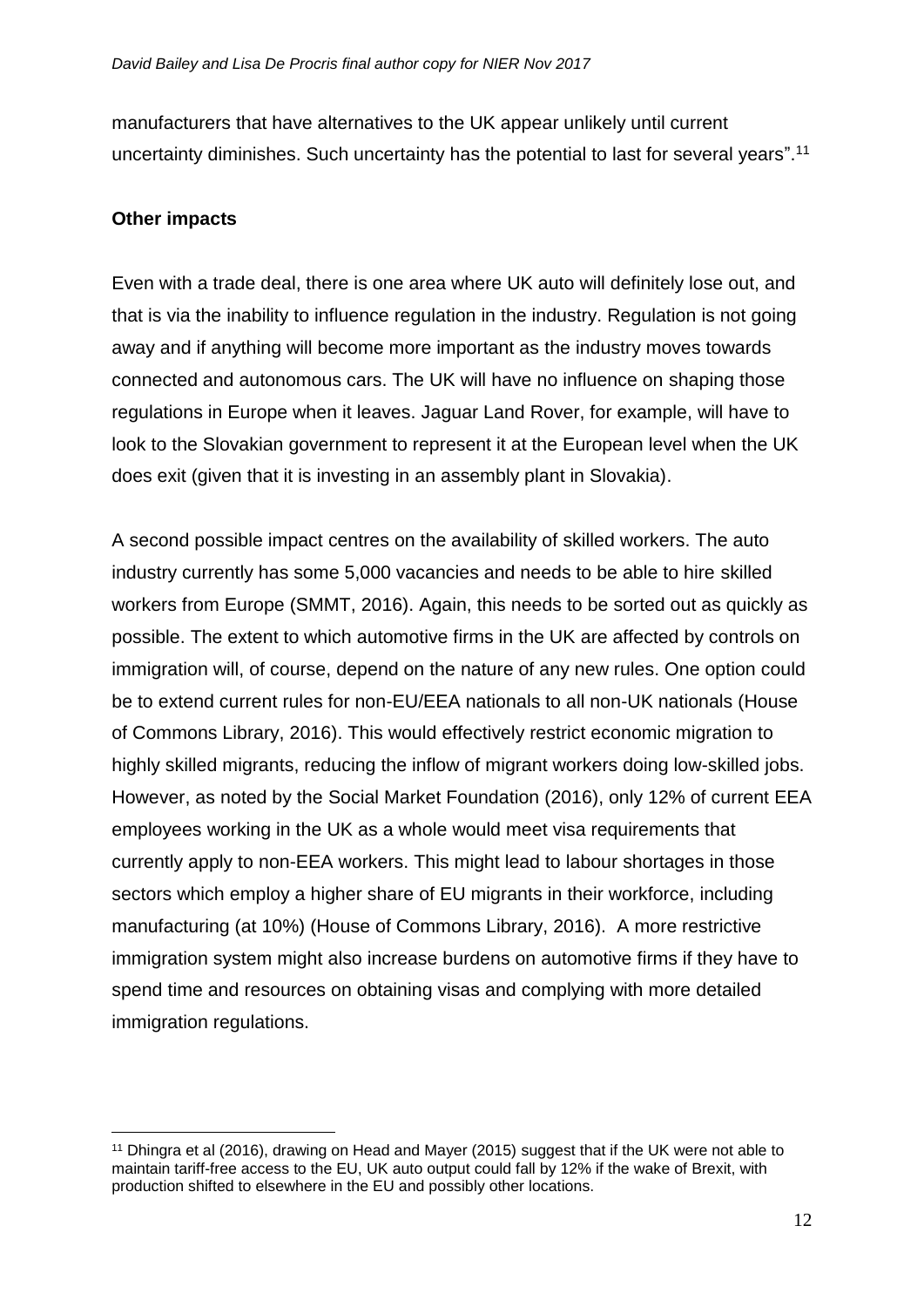A third impact relates to university and industry access to European research funding, such as through Horizon 2020 (H2020). This is relevant as tens of millions of pounds of H2020 funding has gone to UK based automotive firms to develop new technologies. While the Chancellor has 'guaranteed' to plug science funding gaps arising from Brexit, it is not clear what this means in practice and whether British universities and firms (including in the auto industry) will be able to participate in, and benefit from, Horizon 2020 collaborative research networks in the future. Ideally what UK auto needs to see is continued British participation in Horizon 2020 and the key research networks and collaboration that this involves. That could in turn underpin private sector investment in new technologies in the sector. A final uncertainty here is over the role of the European Investment Bank which has made substantial support available to automotive firms in the UK to develop low carbon technologies such as more fuel efficient engines. With the UK leaving the EU, will such types of support still be forthcoming? That in turn brings us to the issue of industrial policy to which we turn below.

All of this suggests that a number of key priorities need to be spelled out a soon as possible in the UK's Brexit negotiating position so as to underpin investors' confidence in UK auto (and broader manufacturing). Firstly, access to the Single Market needs to be maintained as part of any transitional deal. As the EEF (2016) notes, the UK must be prepared to make a contribution to the EU in order to achieve this. Secondly, maintaining the skills base is critical – this includes enabling UK auto to hire skilled workers from Europe. Thirdly, and linked to the first point, regulatory cooperation with the EU needs to be ensured. Finally, measures need to be taken to underpin investment in the UK, boost productivity and to develop an effective industrial strategy (on the latter see Bailey *et al*, 2015).

#### **Brief implications for Industrial Policy**

Britain needs to more than just strike a new trade deal with the EU, whether a short term interim deal or a longer term trading relationship. For example, if Brexit brings with it an end to free movement and restrictions on recruiting skilled workers from the EU, then the UK will need to do much more to create and develop its own skills; this means developing better systems for education, skills training, and re-training as part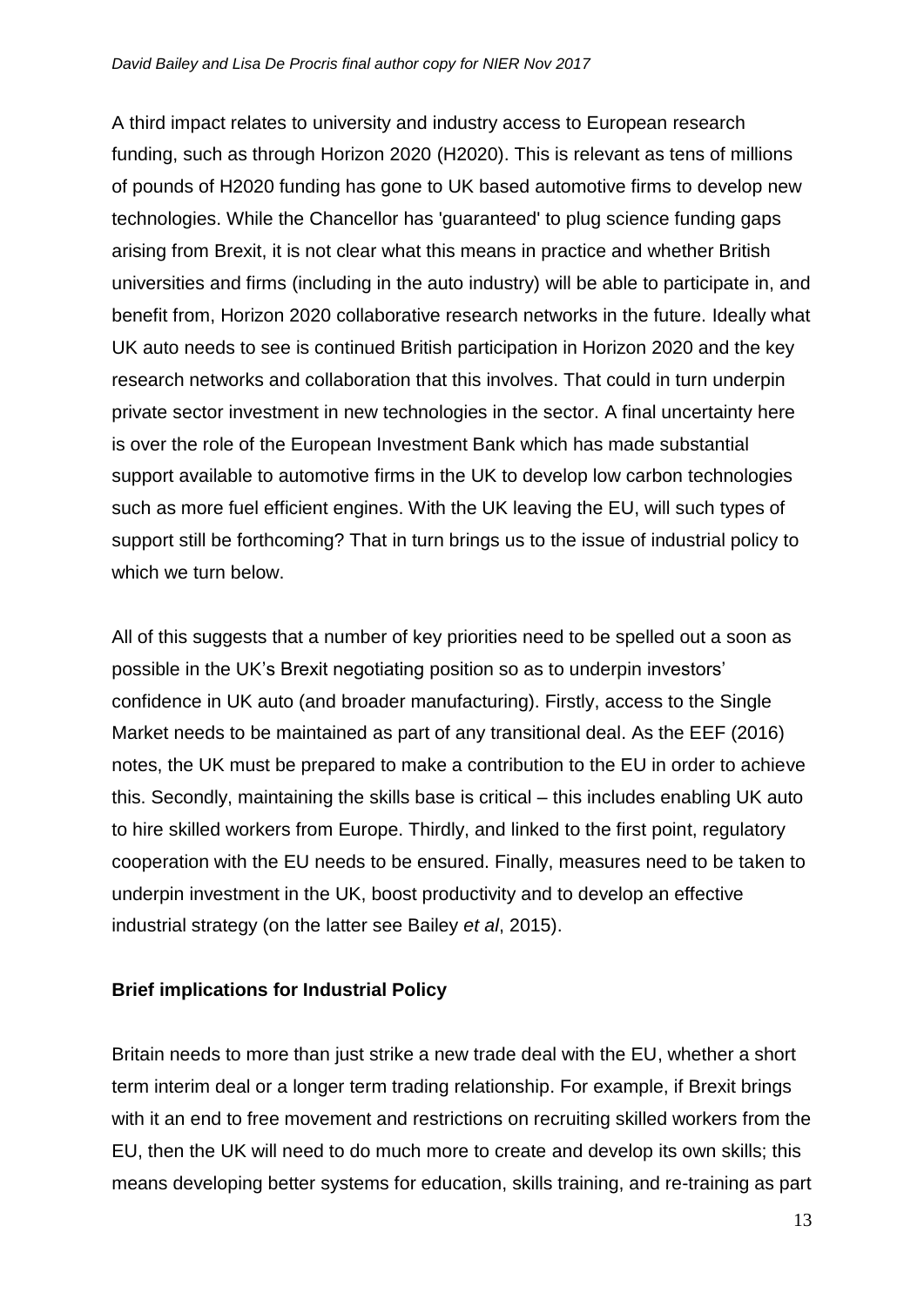of a wider industrial policy. Furthermore, given the recent depreciation in sterling, there is potentially a new opportunity here for reshoring the auto supply chain further. That is not going to happen automatically, though, given the barriers to reshoring that have been identified (e.g. access to finance, skills, availability of land, energy costs) (Bailey and De Propris, 2014). The new government under Theresa May has brought with it a welcome change of tone on industrial strategy, emphasizing (to a degree) its role in the economy; see for example the Industrial Strategy Green Paper (HMG, 2017). <sup>12</sup> So what might a more effective industrial strategy for auto involve? Firstly, the government might consider looking again at the 'devolution offer' to regions and return to development bodies that can do 'smart specialization' through regional level industrial policies. Combined Authorities may be one way to do that (in cities at least), and are an area where the Business Secretary Greg Clark has much expertise. Strengthening the local growth hubs to fill the 'vacuum' left by the abolition of the Manufacturing Advisory Service (MAS) could be part of this 'Combined Authority Plus' model, as would further devolution of skills funding to the regional level so as to enable regions to address skills shortages locally (such as through controlling the Apprenticeship Levy locally).

Secondly, there is much more that the government could be doing in trying to 'rebalance' the economy and reduce Brexit-induced uncertainty, for example by stimulating investment in manufacturing such as through enhanced capital allowances, by resurrecting something like the Advanced Manufacturing Supply Chain Initiative (preferably on a wider scale), and by plugging funding gaps for small firms in the supply chain.

Returning to the 'Nissan deal', what exactly did the government offer Nissan and what does it tell us about the government's new industrial strategy and more broadly its negotiating stance on Brexit? On this we learned a little from the Business Secretary Greg Clark late last year (The Guardian, 30/11/16). Clark made it clear that a key UK objective in Brexit talks will be to avoid tariff barriers with the EU. He also made repeatedly reference to industry sectors and their different needs, implying that the UK would seek to negotiate sector-by-sector deals with the EU.

<sup>1</sup> <sup>12</sup> For a response to and critique of the Green Paper, see Regional Studies Association (2017).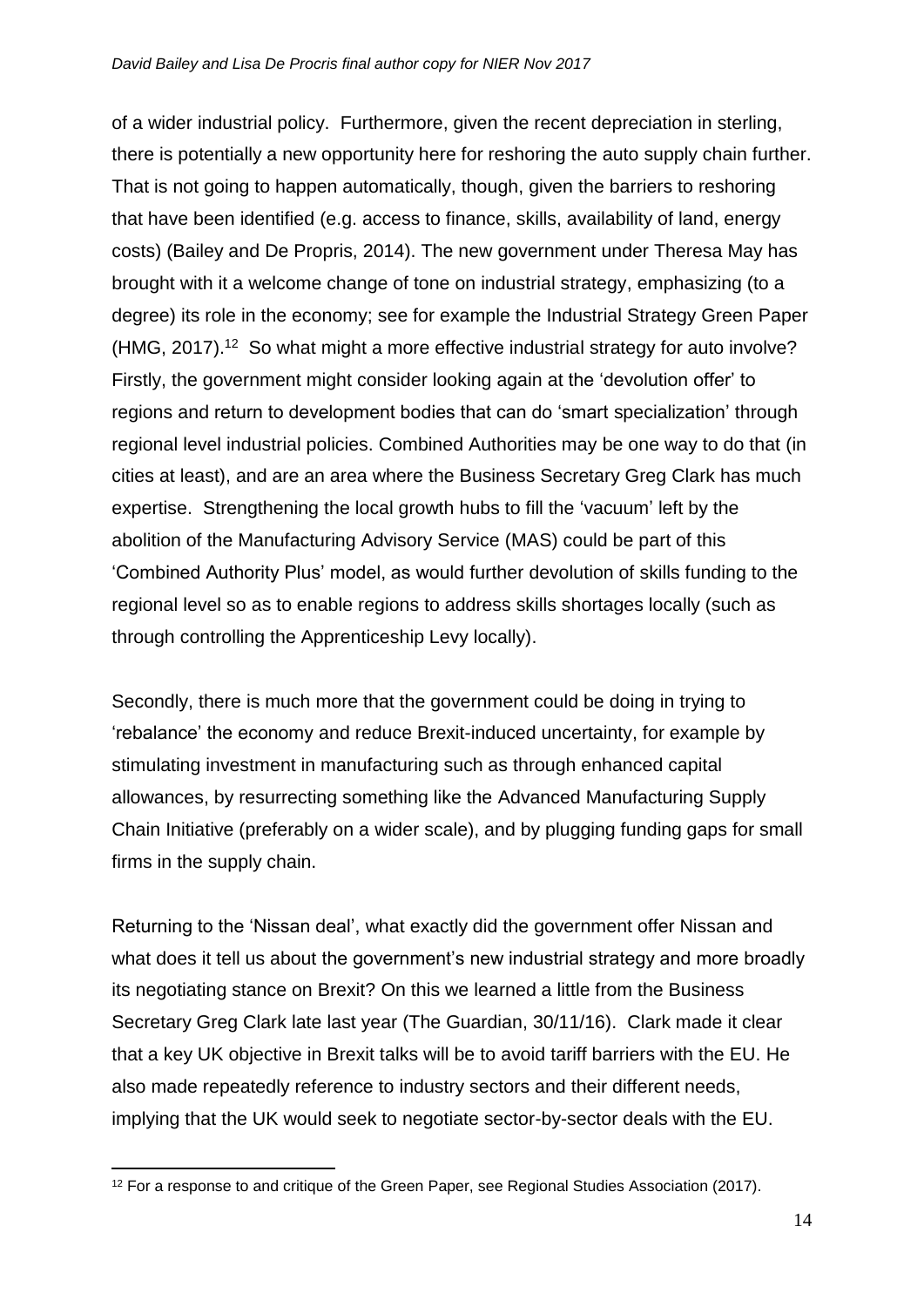That could see the UK trying to avoid non-tariff barriers in certain sectors like auto, effectively giving those sectors something like access to the Single Market. This suggests that the Business department at least sees access to the EU Single Market as a key negotiating objective for a transitional deal at least.

Clark's comments raised a number of points on which the government has been vague so far. Firstly, Clark seemed to imply that – as a minimum - the UK could remain in a customs union with the EU under a transitional deal. That would go a long way to reassuring the auto industry on tariffs. Secondly, if the UK really does want to trade without tariffs and non-tariff barriers, then the EU may well extract a 'price' in the form of a contribution to the EU budget, as made by Norway and Switzerland and noted above. Thirdly, some form of 'referee' may be needed to determine whether the UK is playing by the rules of whatever trade deal is done with the EU. That might be the WTO or a body linked to the EU. Fourth, despite Nissan wanting 'compensation' if tariffs are imposed, Clark has suggested that may not be possible under WTO rules. Finally, the government appears to have reiterated its support to the auto industry through the industrial strategy is now developing, on issues like skills, innovation and reshoring the supply chain. The latter is welcome, although further detail is required as part of the forthcoming White Paper.

#### **Conclusions**

The UK's automotive sector has been successful in recent years in growing output and – to a more limited degree – in sourcing more components locally. Brexit brings both opportunities and challenges to the industry and it is important that these are tackled effectively so that the industry can continue to thrive. The Brexit vote, for example, leaves considerable uncertainty over the nature of the UK's trading relationship with the EU. That uncertainty has the potential to impact on foreign investment in the UK auto sector, especially when auto firms are looking to replace models. While Nissan has made a decision to build the next generation Qashqai and XTrail models at Sunderland, this will be reviewed by Nissan once the terms of Brexit are clearer. Furthermore, other firms may hold off making decisions on assembly in the UK until they knows whether they will face tariffs when exporting to the EU. Plants and jobs could be at risk if such uncertainty isn't 'nailed down' quickly in the form of clear parameters for an interim or transitional trade deal - and preferably one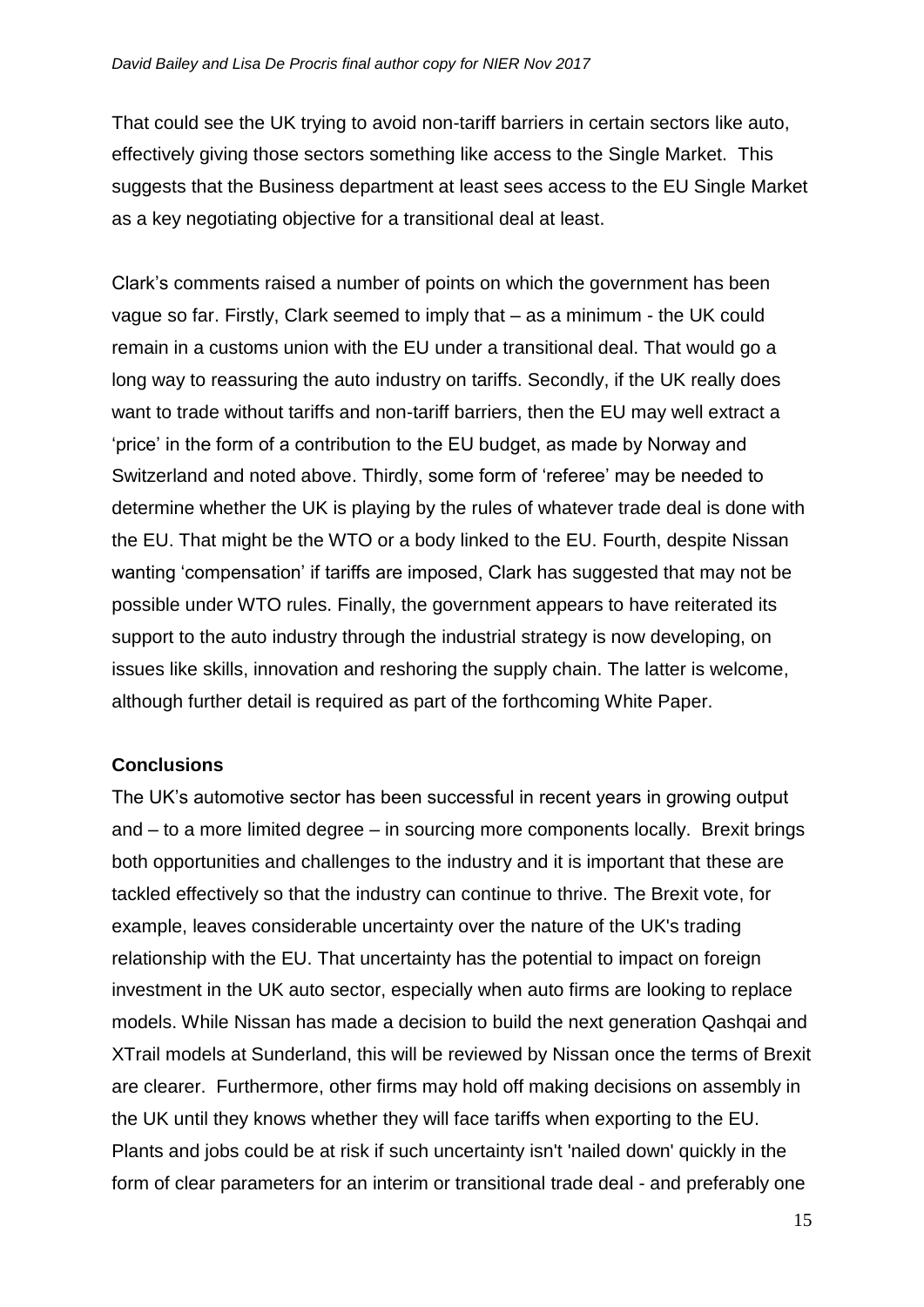that is as close as possible to existing Single Market arrangements. On this there is much more that the government could be doing in really trying to counter this uncertainty, for example by prioritising as part of the Brexit negotiations access to the Single Market under a transitional deal and ensuring that UK firms can hire skilled workers from Europe.

The UK also needs to do more than agree a new trading relationship with Europe It needs a new industrial strategy both to offset Brexit induced uncertainty and to 'rebalance' the economy, for example by stimulating investment in manufacturing such as through enhanced capital allowances, by resurrecting something like the Advanced Manufacturing Supply Chain Initiative (preferably on a wider scale), by devolving skills and training to the regional level, and by plugging funding gaps for small firms in the supply chain. There is the opportunity to 'reshore' more of the auto components industry if sterling settles down at the post Brexit referendum exchange rate. Reshoring is not going to happen automatically, though, given the barriers to reshoring noted above, and an effective industrial strategy is required to push this along. It should also be noted that the industry is undergoing profound changes, with shifts towards electrification, and connected and autonomous (driver-less) cars. A committed industrial strategy will be needed to underpin private sector investment in such technologies, a point which Jaguar Land Rover has been keen to stress regarding its aspiration to build electric vehicles in the UK (Bailey, 2016). On this we await more details from the government's new industrial strategy. A key point is that given both opportunities and risks arising from Brexit for UK auto, a more developed industrial strategy is needed to support UK automotive and manufacturing.

#### **References**

*AutoExpress.* Brexit spells uncertainty for UK car industry. 28/06/16.

Bailey, D (2016). JLR throws down the Gauntlet to Government, *Birmingham Post*, 29/11/2016.

Bailey, D (2017) Peugeot Citroen looks to take over GM Europe? *Birmingham Post*, 15/02/2017.

Bailey, D and De Propris, L (2014) Manufacturing Reshoring and its Limits: the UK Automotive Case, *Cambridge Journal of Regions, Economy and Society*, 7(3), 379- 398.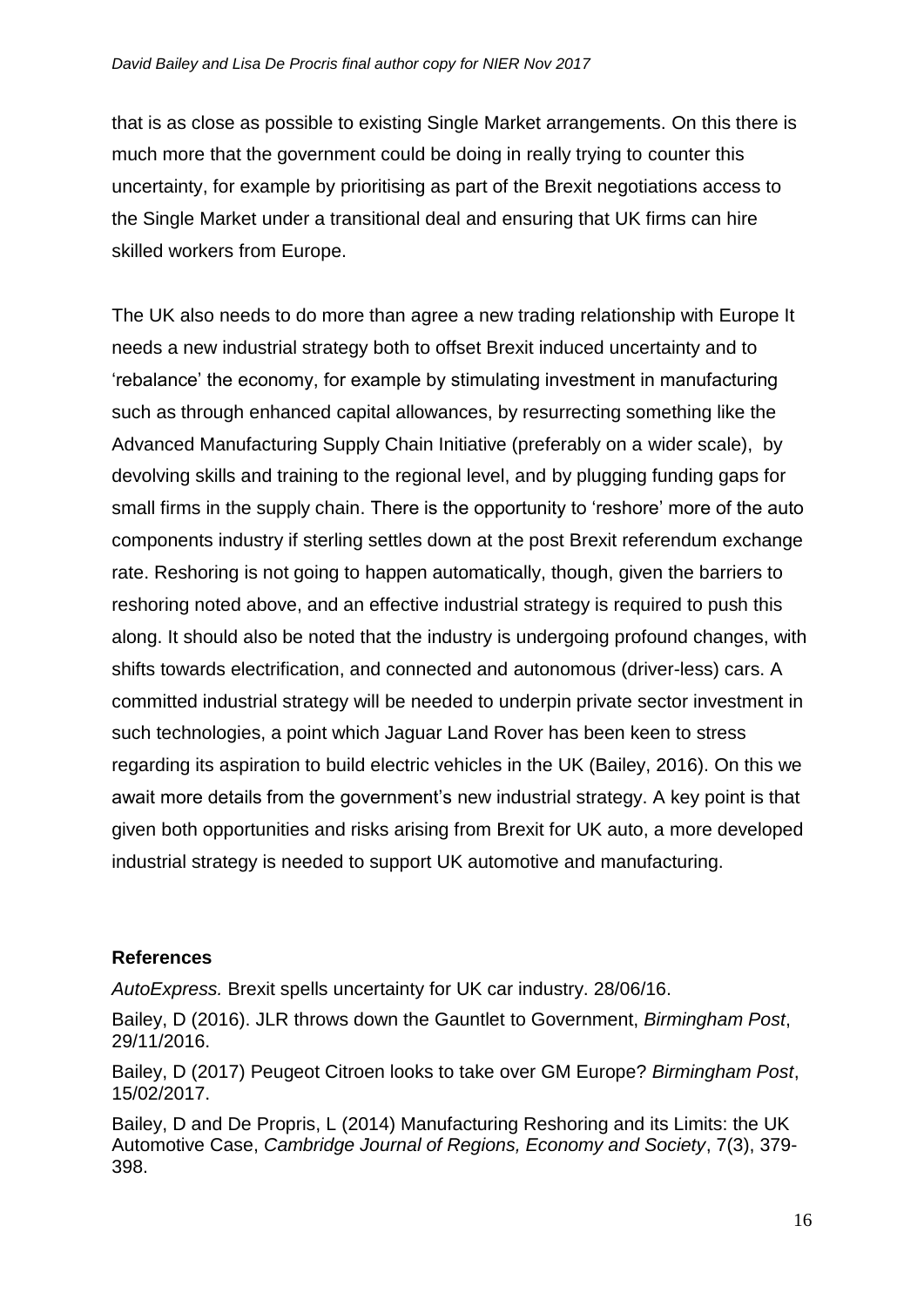Bailey, D and De Propris, L (2017) Brexit, UK Automotive and implications for industrial policy, in Bailey, D. and Budd, L, ed.s, (2017) *The Political Economy of Brexit.* London: Agenda Publishing.

Bailey, D and de Ruyter, A (2015) Plant Closures, Precariousness and Policy Responses: revisiting MG Rover ten years on, *Policy Studies*, 36(4), 363-383.

Bailey, D and Berkeley, N (2014) Regional Responses to Recession: A Case Study of the West Midlands, *Regional Studies*, 48(11), 1797-1812.

Bailey, D and Chapman, C (2017) Are we facing a car loan credit crunch? Here are the facts, *The Conversation*, Available at: [http://theconversation.com/are-we-facing](http://theconversation.com/are-we-facing-a-car-loan-credit-crunch-here-are-the-facts-83471)[a-car-loan-credit-crunch-here-are-the-facts-83471](http://theconversation.com/are-we-facing-a-car-loan-credit-crunch-here-are-the-facts-83471) (last accessed 12/10/2017)

Bailey, D, Driffield, N and Karoglou, M (2017) Inward investment will fall in the UK, post Brexit, *Columbia FDI Perspectives*, Number 204. Available at: https://academiccommons.columbia.edu/catalog/ac:31zcridfng (last accessed 12/10/2017)

Broughton, N, Keohane, N and Ketola, T (2016) *Working Together? The impact of the EU referendum on UK employers.* London: Social Market Foundation.

Coe N.M. and Yeung H.W. (2015) Global Production Networks, Oxford: Oxford University Press.

Dhingra, S, Ottaviano, G, Sampson, T and Van Reenen, J. (2016) *The impact of Brexit on foreign investment in the UK. CEP Brexit Analysis Number 3*. London: LSE Centre for Economic Performance.

Driffield, N and Karoglou, M (2016) *Brexit and Foreign Investment in the UK,* Social Science Research Network. Available at:

[http://papers.ssrn.com/sol3/papers.cfm?abstract\\_id=2775954](http://papers.ssrn.com/sol3/papers.cfm?abstract_id=2775954) (last accessed 12/10/2017)

EEF (2016) *Britain and the EU. Manufacturing an Orderly Exit*. London: EEF.

*Financial Times* (2016) UK inflation approaches 2-year high, 16/08/2016.

*Financial Times* (2016) Nissan delays Sunderland investment decisions, 29/09/2016.

*Financial Times* (2017) Investment in UK car industry plummets amid Brexit uncertainty, 02/07/2017.

Gereffi G., Humphrey J. and Sturgeon (2016) *The governance of global value chains, Review of International Political Economy,* 12(1).

*The Guardian* (2016) Japanese Ambassador warns companies could leave UK over Brexit, 05/09/2016.

*The Guardian* (2016) Nissan in UK: Treasury refuses to tell OBR if cost attached to decision, 23/11/2016.

*The Guardian* (2016) Greg Clark's big reveal on 'demeanour' of Brexit negotiations strategy, 30/11/2016.

The Guardian (2017) UK exporters have 'hoarded' gains from fall in sterling, says ONS, 15/09/2017.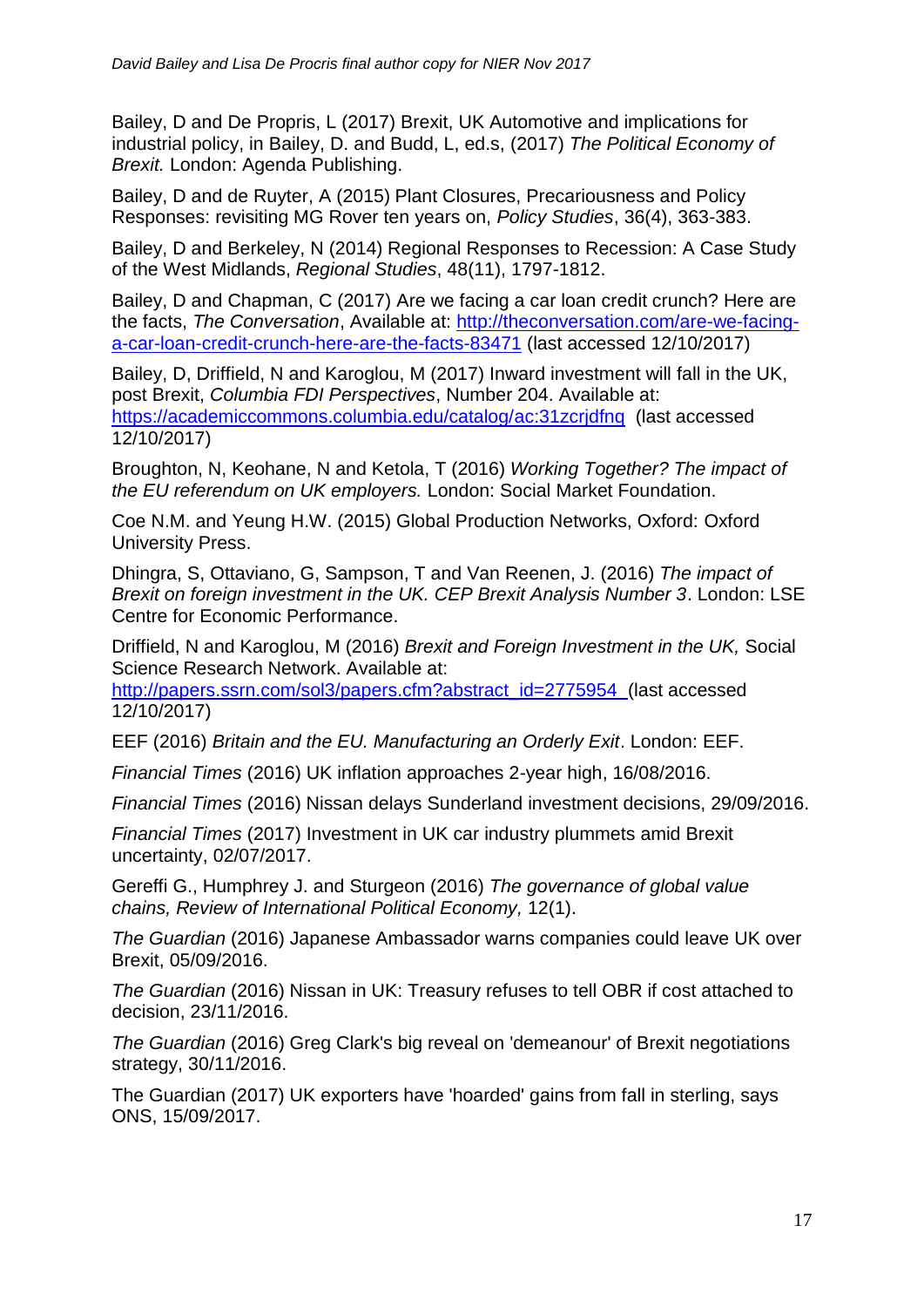Government of Japan (2016) *Japan's Message to the United Kingdom and the European Union.* Available at:<http://www.mofa.go.jp/files/000185466.pdf> (last accessed 12/10/2017)

Head, K. and T. Mayer (2015) 'Brands in Motion: How Frictions Shape Multinational Production', *UBC Working Paper*. Available at:

[http://www.cepii.fr/PDF\\_PUB/wp/2015/wp2015-26.pdf](http://www.cepii.fr/PDF_PUB/wp/2015/wp2015-26.pdf) (last accessed 12/10/2017)

HMG (Her Majesty's Government) (2017) Building our Industrial Strategy. Green Paper. Available at: [https://beisgovuk.citizenspace.com/strategy/industrial](https://beisgovuk.citizenspace.com/strategy/industrial-strategy/supporting_documents/buildingourindustrialstrategygreenpaper.pdf)[strategy/supporting\\_documents/buildingourindustrialstrategygreenpaper.pdf](https://beisgovuk.citizenspace.com/strategy/industrial-strategy/supporting_documents/buildingourindustrialstrategygreenpaper.pdf) (last accessed 12/10/2017).

Holmes, P (2016) *A special deal for the car industry: how could it work?* <http://www.sussex.ac.uk/eu/articles/brexit-special-deal> (last accessed 12/10/2017)

House of Commons Library (2016) Briefing Paper Number 07213, *Brexit: impact across policy areas.* Available at:

[http://researchbriefings.parliament.uk/ResearchBriefing/Summary/CBP-](http://researchbriefings.parliament.uk/ResearchBriefing/Summary/CBP-7213#fullreport)[7213#fullreport](http://researchbriefings.parliament.uk/ResearchBriefing/Summary/CBP-7213#fullreport) (last accessed 12/10/2017)

Just Auto (2017) Toyota planning to build next Auris in UK, [https://www.just](https://www.just-auto.com/news/toyota-planning-to-build-next-auris-in-uk-report_id179049.aspx)[auto.com/news/toyota-planning-to-build-next-auris-in-uk-report\\_id179049.aspx](https://www.just-auto.com/news/toyota-planning-to-build-next-auris-in-uk-report_id179049.aspx) (last accessed 12/10/2017).

KPMG (2014) *The UK Automotive Industry and the EU*. London: KPMG.

KPMG (2016) *Brexit: How would business vote?* London: KPMG.

LMC Automotive (2016) *Client Alert: Implications of UK Vote to leave the European Union.* London: LMC Automotive.

LMC Automotive (2016b) *Client Alert: Brexit analysis update: UK vehicle industry risk; and what if things get worse?* London: LMC Automotive.

Mathews, John A. "Dragon multinationals: New players in 21st century globalization." *Asia Pacific Journal of Management* 23.1 (2006): 5-27.

PA Consulting (2016) *Brexit: The Impact on Automotive Manufacturing in the UK*. London: PA Consulting.

RSA (Regional Studies Association) (2017) *Industrial Strategy Green Paper: Regional Studies Association Response.* Available:

[http://www.regionalstudies.org/news/article/industrial-strategy-green-paper-regional](http://www.regionalstudies.org/news/article/industrial-strategy-green-paper-regional-studies-association-response)[studies-association-response](http://www.regionalstudies.org/news/article/industrial-strategy-green-paper-regional-studies-association-response) (last accessed 12/10/2017).

Singh, A, G. Singh, D. Bailey and H. Lenihan. (2015). Takeovers and Takeovers Policy, in Bailey, D, Cowling, K, and Tomlinson, P (ed.s), *New Perspectives on Industrial Policy for a Modern Britain*. Oxford: Oxford University Press.

SMMT (Society of Motor Traders and Manufacturers) (2016) *2016 Sustainability Report*. London: SMMT.

SMMT (Society of Motor Traders and Manufacturers) (2016b) *Society of Motor Manufacturers and Traders 100th Annual Dinner Speech by Gareth Jones, SMMT President.* London: SMMT.

SMMT (Society of Motor Traders and Manufacturers) (2017) *June car manufacturing falls as industry calls on government to outline Brexit plans.* London: SMMT.